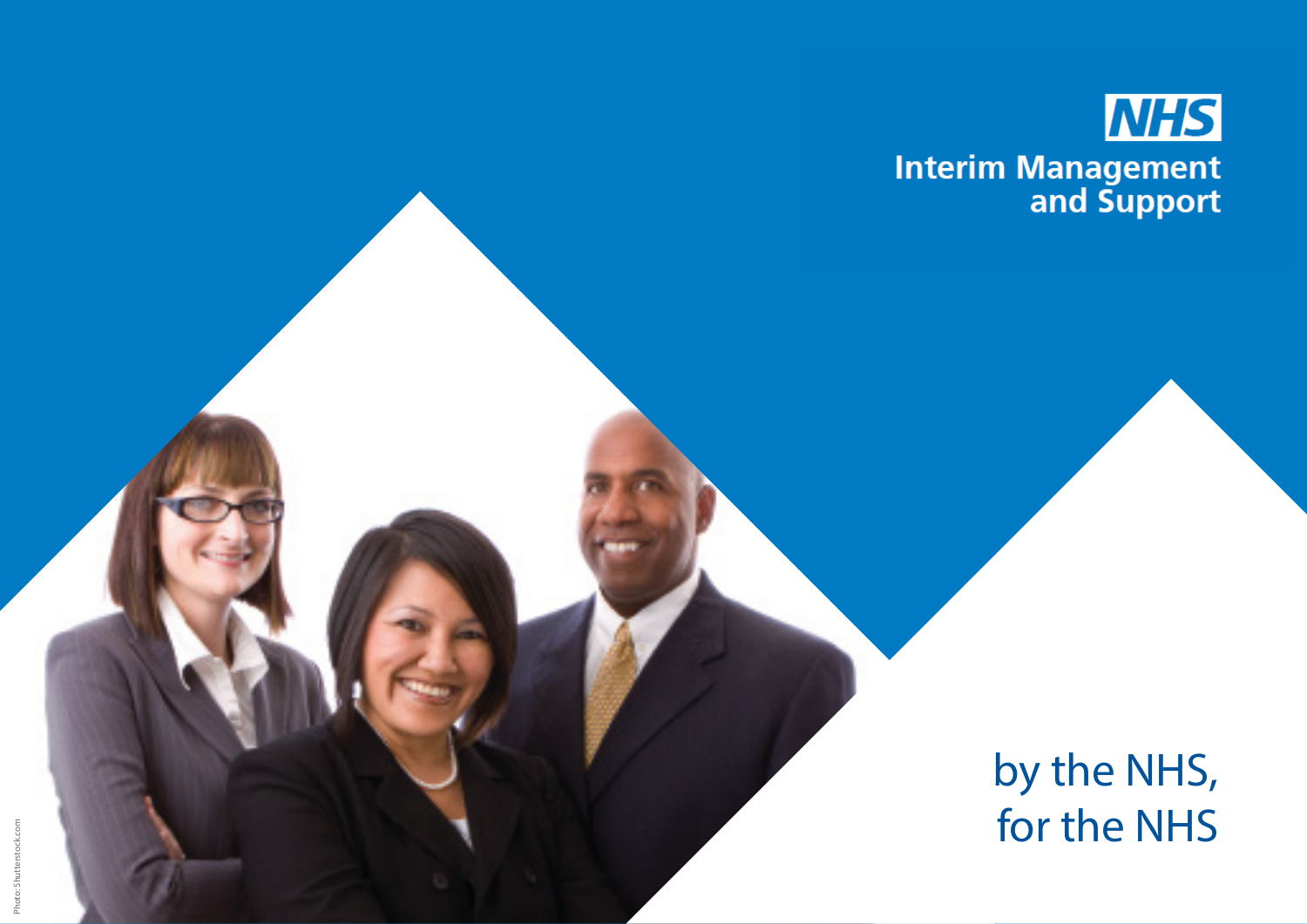# About us a set of the How can NHS IMAS support your organisation?

#### Interim capacity

NHS IMAS can pull together individuals or teams to provide short or medium term capacity and capability. This can be someone to fill a position that is vacant or a role devised to support a specific initiative or as part of a transformational change programme.

#### **Consultancy**

NHS IMAS can supply an individual or team to offer advice and expertise or to lead a specific piece of work in your organisation. Examples of consultancy work we have delivered include undertaking service reviews such as maternity services and information management and technology, developing a strategic vision for an organisation and Board development.

#### Organisational renewal

NHS IMAS can play a unique role in supporting whole organisational renewal by deploying and supporting key individuals. It can use a critical mass of resources to have a major impact where there are severe challenges, the need for significant transformational change, or both.

Any NHS organisation can access support from NHS IMAS.

NHS IMAS undertakes assignments in all types of NHS organisations across England including acute, mental health and community providers, ambulance trusts, clinical commissioning groups, and national organisations including arms-length bodies.

- $\blacktriangleright$  encourage and facilitate the NHS to use the wealth of skills already available to it, in order to improve and sustain the quality of healthcare services in the local communities they serve
- $\triangleright$  provide the support that is needed by the NHS, but to do so in a way that builds a sustainable legacy
- $\triangleright$  grow and develop local NHS talent, working with NHS leadership development
- $\blacktriangleright$  provide a real alternative to the private sector, while still offering the option to access their skills.

For each assignment, the client is allocated a Programme Manager from the NHS IMAS team who will remain in contact throughout the assignment to ensure it is progressing well against the agreed scope and objectives.

With a focused programme approach, in-house specialists and network of NHS and independent resources, NHS IMAS supports its NHS clients to meet a broad spectrum of challenges. Support is tailored to the needs of the client and can include elements of one or more of the following:

NHS Interim Management and Support (NHS IMAS) offers NHS organisations that need short or medium term support the means to access the management expertise that exists throughout the NHS.

The aims of NHS IMAS are to:

NHS IMAS has two pools made up of experienced senior NHS managers and carefully selected independent consultants who undertake assignments to support NHS organisations.

A small core team at NHS IMAS is dedicated to building the NHS talent pool and managing assignments, they are the key contact for both the client and the NHS IMAS candidate.

NHS IMAS is hosted and funded by NHS England and NHS Improvement on behalf of the whole NHS.

 $\left\{ \begin{array}{c}\n\bullet \\
\bullet \\
\bullet \\
\bullet \\
\bullet\n\end{array} \right.$  fulfi people with them made<br>them very good<br>value for money. The pool member fulfilled the scope and went above and beyond it. They did a fantastic job. It was a difficult issue and they got behind the personalities and complexities in a really good way. The pool member's level of experience and expertise and their ability to take them very good value for money.

> Chief Executive, NHS Foundation Trust

'' '<br>22 **My experience of** using NHS IMAS was extremely positive and compared extremely favourably with the use of traditional agencies in terms of the understanding of our brief and the person we were looking for. The ongoing contact was knowledgeable and supportive without being intrusive - I would definitely use NHS IMAS again.

> Chief Executive, Community Services Partnership

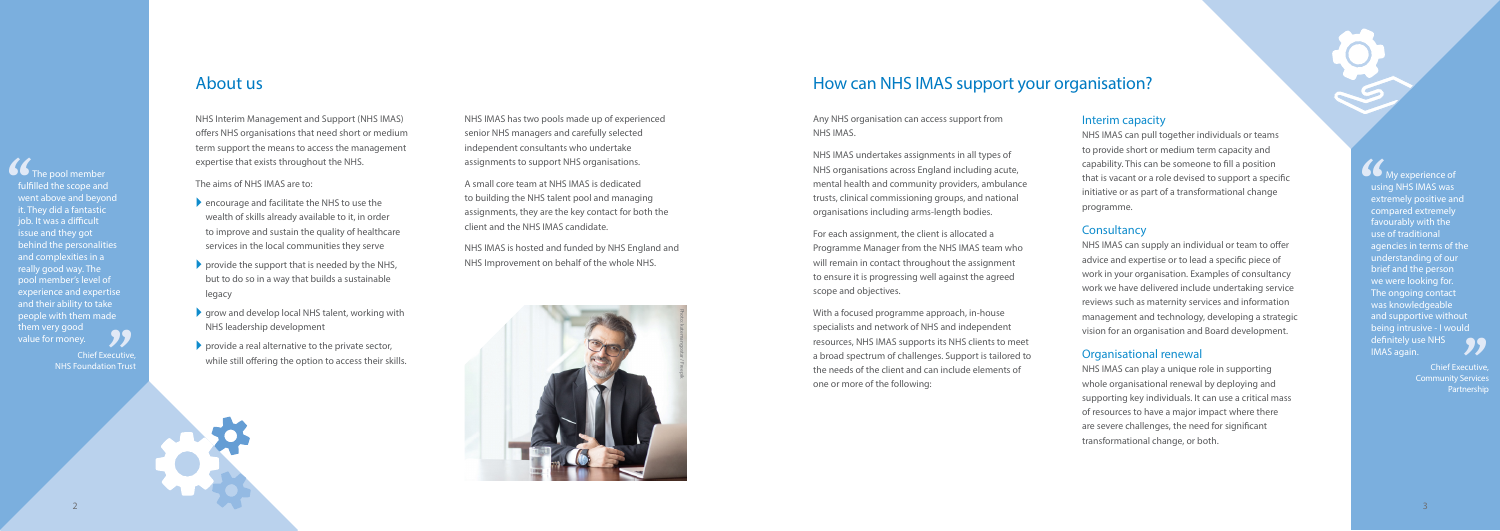An experienced NHS pool member was sourced to act as Mobilisation Director. They provided dedicated and focussed support to the senior management team (consisting of an Associate Medical Director, Associate Director of Nursing and Associate Services Director) and programme team, and acted as a deputy to the Managing Director when required. The individual was integral to the mobilisation of change in mental health services for the under 25s.

The assignment ended once implementation had been completed and the service was operational. NHS IMAS was able to support the individual in their career development, providing the opportunity to gain broader experience through a secondment.

During the evaluation phase of the assignment, the client fed back that the Pool Member had fulfilled the scope of the assignment, maintaining a flexible approach which was required for the complexity of the task and the changing needs of the programme.

As NHS IMAS does not charge any fees for using its services, by using NHS IMAS instead of a private sector agency, it is estimated that the client made a saving of £40,000 during the course of the 12 months' assignment.

The following case studies show how NHS IMAS support the NHS and individuals.

Other case studies can be seen on our website at www.nhsimas.nhs.uk

### Case study one

Client: NHS Hospital Trust

NHS IMAS Assignment: Mobilisation Director NHS Pool Member: Experienced project and programme manager within acute providers Duration: 12 months

Savings to client by using NHS IMAS: over £40,000 Opportunity for Pool Member: Gained experience in working across a health system and with multiple stakeholders

NHS IMAS was approached by a large children's hospital requiring a senior programme manager to lead the mobilisation and implementation of a new mental health service for under 25 year olds. The role involved working with a consortium of five partners including NHS, private and voluntary sector organisations to implement an innovative and new mental health service model.

 $\left\{\begin{array}{c}\n\bullet \\
\bullet \\
\bullet \\
\bullet \\
\bullet\n\end{array}\right.$ '' I wouldn't have got the permanent role if it hadn't been for the secondment through NHS IMAS – it was a really rewarding experience all round.

NHS IMAS is committed to growing and developing NHS talent and will always prioritise using NHS pool members before considering independent pool members. If you are a senior NHS manager at Agenda for Change band 8d and above, including Director and Chief Executive level, we would encourage you to apply to join the NHS IMAS talent pool as part of your personal development and career progression. We will also consider managers at band 8c who are ready to move into an 8d role.

NHS IMAS can help you to:

- ` progress your career
- $\blacktriangleright$  find your next challenge
- $\bullet$  gain experience in other areas of the NHS at a local, regional or national level
- $\blacktriangleright$  share good practice and bring learning back to your substantive organisation.

Whilst undertaking an NHS IMAS assignment, you will receive regular contact from your dedicated Programme Manager to support you through any challenges you may face on the assignment. Other support and development is available such as a coach or mentor, exclusive access to our accredited course, Introduction to Consultancy and Facilitation Skills, and invitations to regular learning webinars on topical areas within the NHS.

NHS IMAS can offer a wide variety of opportunities from a short, five day piece of work to an 18 months, full-time interim placement and anything in between. Here are just a few examples:

- ` An Interim Chief Finance Officer for a commissioning organisation
- ` A Chief Operating Officer for a provider trust
- $\blacktriangleright$  To lead a confidential review into a serious untoward incident within an organisation
- ` A Director of HR for a community services trust
- ` A Programme Director for a Sustainability and Transformation Partnership (STP)

If you would like to discuss how NHS IMAS can support your career development, please contact the NHS IMAS team at [nhs.imas@nhs.net](mailto:nhs.imas%40nhs.net?subject=) or on 0113 486 0132.

NHS IMAS Pool Member

# Why should you become a pool member with NHS IMAS? Case Studies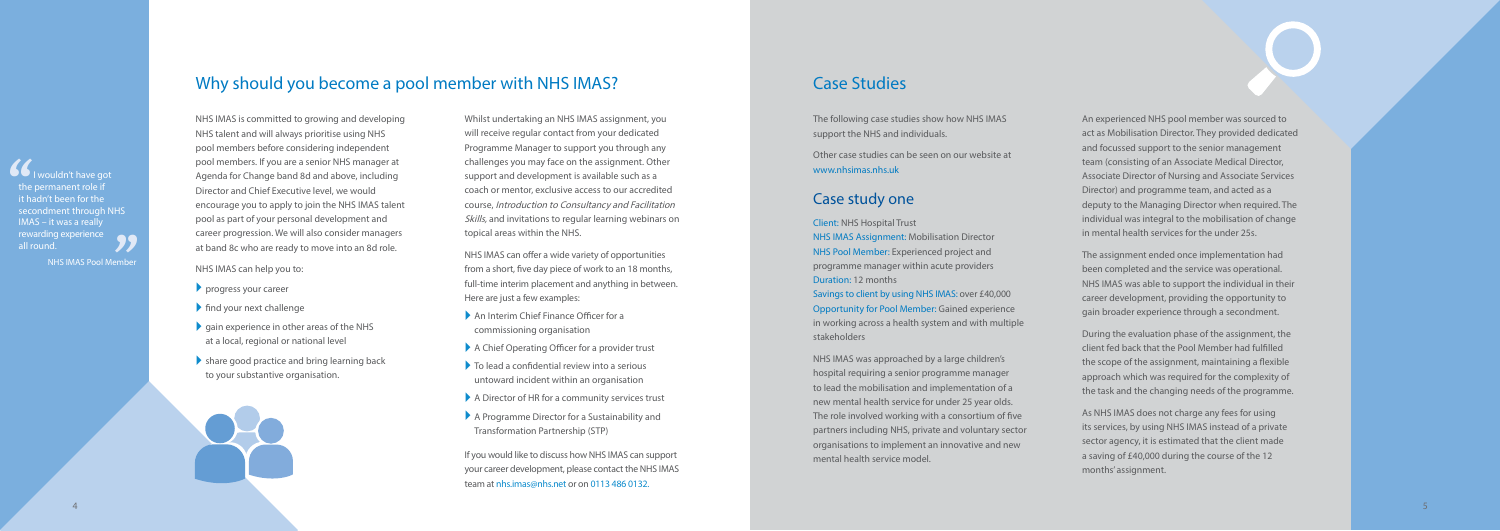### Case study two

The assignment was extended for a further five months and ended when a substantive appointment was made. During this period, the organisation formed a joint management team with the neighbouring commissioning body and the Pool Member focussed on building the new Directorate of Strategy, Planning and Performance. The Pool Member successfully delivered against all objectives and implemented a five year strategic plan, an operational plan and met all deadlines for planning and activity submissions to NHS England.

Client: Commissioning organisation

NHS IMAS Assignment: Interim Director of Strategy and Planning

NHS IMAS Pool Member: Experienced Executive Director within NHS commissioning organisations Duration: Initially six months, extended for a further five months

Savings to client by using NHS IMAS: over £60,000 Opportunity for Pool Member: Gained experience working within a joint management team

NHS IMAS was approached by the Accountable Officer of an NHS commissioning organisation as they required an interim Director of Strategy and Planning for a period of six months. The role was to review and refresh their strategic plan to ensure alignment with the neighbouring organisations and to provide oversight of the assurance process with NHS England. The role also had a leadership responsibility

During the evaluation of the assignment, the Accountable Officer fed back that the Pool Member fulfilled the scope extremely well and integrated into the Director team as if they were a member of staff. They also said that the Pool Member was good value in comparison to the private sector, especially for the quality of their work, and there was nothing they could have done differently or better.

As NHS IMAS does not charge any fees for using its services, by using NHS IMAS instead of a private sector agency, it is estimated that the client made a saving of over £60,000 during the course of the 11 months' assignment.

for efficiency savings and planning activities for the organisation for the following financial year.

As no suitable NHS Pool Members were available at the time, two NHS IMAS independent Pool Members were identified and submitted to the Accountable Officer for consideration. Following interviews, one of the candidates was appointed to the interim role. The successful candidate was an experienced Executive Director within NHS commissioning organisations, having held positions including Chief Operating Officer, Director of Performance and Locality Director.



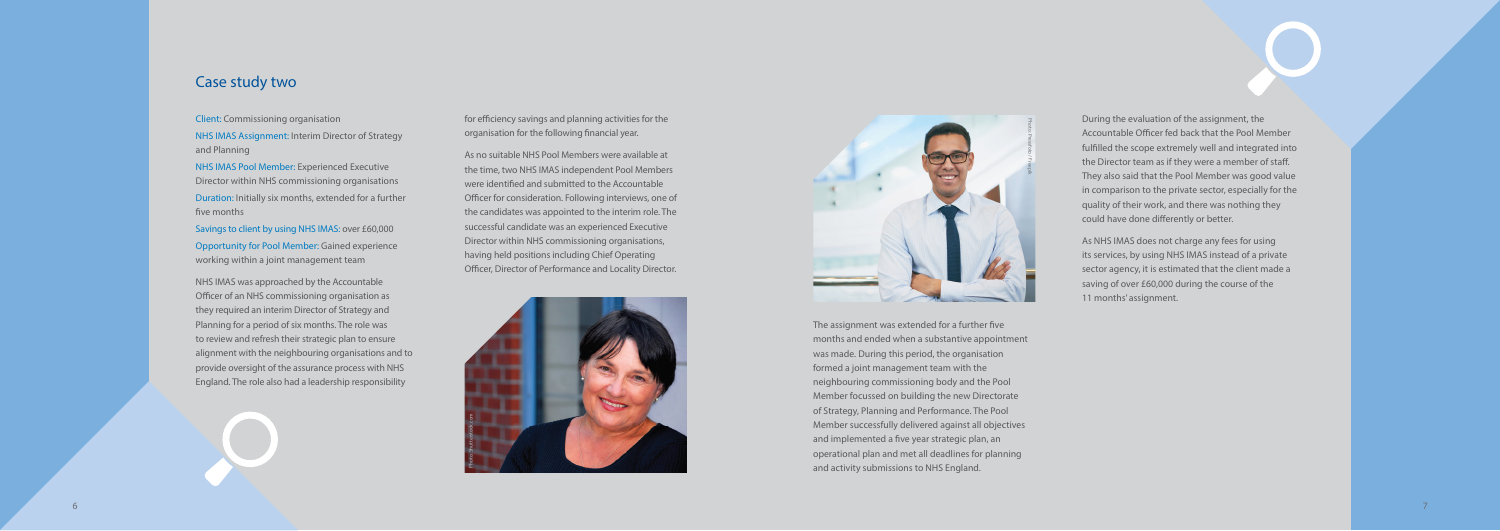An NHS Pool Member with over 25 years' experience in public sector communications roles was identified. They specialised in marketing, stakeholder engagement, strategy formulation and execution and had recently applied to join NHS IMAS as they were looking for their next challenge. This role was a development opportunity for the Pool Member and they were supported by their line manager as part of their personal development plan.

The Pool Member undertook the assignment on a phased start, meeting internal and external stakeholders and establishing the organisation's existing and projected position in the NHS health and care system. During the period of the assignment, the Pool Member established clear roles and accountabilities for all team members, refocussed the direction of communications and marketing activities to raise the profile of the organisation and provided strategic communications advice to support delivery of the organisation's objectives and financial plan.

Client: NHS national organisation

NHS IMAS Assignment: Interim Head of Communications and Marketing (Agenda for Change band 8d)

NHS Pool Member: Over 25 years' experience in public sector communications

Duration: Four months

Savings to client by using NHS IMAS: over £20,000 Opportunity for Pool Member: Secured a permanent promotion

NHS IMAS was approached by a national organisation that required an interim Head of Communications and Marketing to cover the period until a substantive appointment was made. This was a challenging period for the organisation as they were going through major transition and change.

## Case study three

The feedback from the client was extremely positive and the Pool Member was appointed to the permanent position. During the evaluation of the assignment, the client fed back that the Pool Member fulfilled the scope really well and delivered more than could have been expected. They were excellent value and there was nothing they could have done differently or better.

As NHS IMAS does not charge any fees for using its services, by using NHS IMAS instead of a private sector agency, it is estimated that the client made a saving of over £20,000 during the course of the four months' assignment.

The client felt the support from NHS IMAS was excellent and the speed with which the Pool Member was found, and the support and friendliness of the team, made them great to work with.